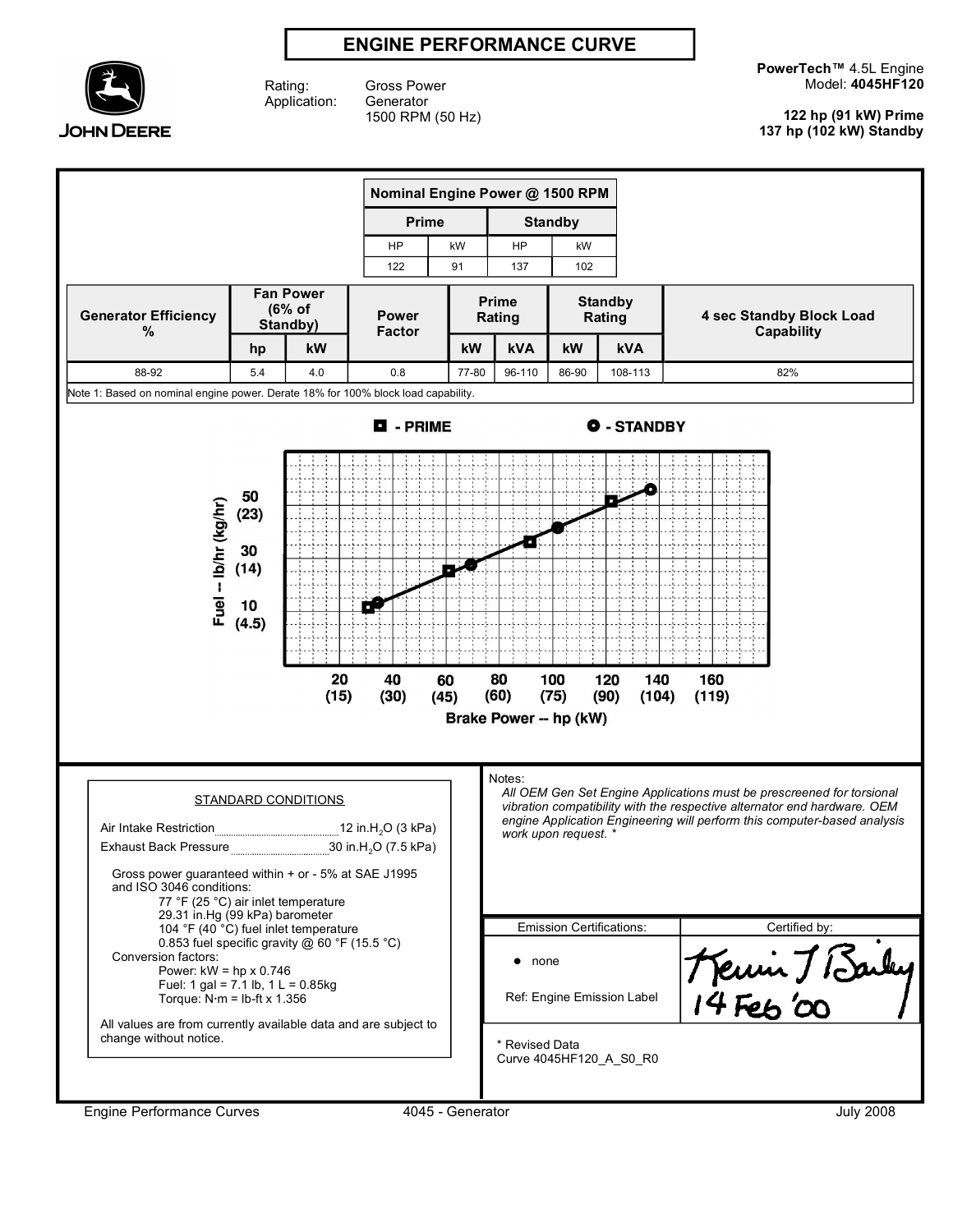# **Engine Installation Criteria**

|                                   | <b>General Data</b>          |                | <b>Cooling System</b>                |
|-----------------------------------|------------------------------|----------------|--------------------------------------|
| 4                                 | Cylinders                    | 8.5 Liter      | Engine Coolant Capacity              |
| $106 \text{ mm}$                  | Bore                         | 94 °C          | Thermostat Fully Open                |
| 127 mm                            | Stroke                       | 82 °C          | Thermostat Start to Open             |
| 4.5L                              | Displacement                 | 105 °C         | Max. Top Tank Temperature Prime      |
| 17.0:1                            | <b>Compression Ratio</b>     | 105 °C         | Max. Top Tank Temperature Standby    |
| 1/1                               | Valves per Cylinder          | 11 $L/min$     | Minimum Coolant Fill Rate            |
| $1 - 3 - 4 - 2$                   | Firing Order                 | 69 kPa         | Min. Pressure Cap                    |
| Direct Injection                  | <b>Combustion System</b>     | 144 L/min      | Coolant Flow                         |
| In-line, 4-Cycle                  | Engine Type                  | 38 kW/min      | Engine Heat Rejection Prime          |
| Air-to-Air Aftercooled Aspiration |                              | 42 kW/min      | Engine Heat Rejection Standby        |
| Air-to-Air                        | Charge Air Cooling System    | $47^{\circ}$ C | Min. Air-to-Boil Temperature Prime   |
| Open                              | Engine Crankcase Vent System | $47^{\circ}$ C | Min. Air-to-Boil Temperature Standby |
| <b>Physical Data</b>              |                              |                | <b>Exhaust System</b>                |

| tion       | 7.5 kPa            | Maximum Allowable Exhaust Restriction |  |  |
|------------|--------------------|---------------------------------------|--|--|
| tion       | 101.6 mm           | Recommended Exhaust Pipe Diameter     |  |  |
| :ion       | 17.0 $m3$          | <b>Exhaust Flow Prime</b>             |  |  |
|            | 18.7 $m3$          | <b>Exhaust Flow Standby</b>           |  |  |
|            | 545 °C             | <b>Exhaust Temperature Prime</b>      |  |  |
| ad Limit   | 565 °C             | <b>Exhaust Temperature Standby</b>    |  |  |
|            |                    |                                       |  |  |
| ad Limit   | <b>Fuel System</b> |                                       |  |  |
|            | 5%                 | Governor Regulation                   |  |  |
|            | Mechanical         | Governor Type                         |  |  |
|            | 8                  | Fuel Filter @ 98% Efficiency          |  |  |
| Moment     | 23.5 kg/hr         | <b>Fuel Consumption Prime</b>         |  |  |
|            | 25.5 kg/hr         | <b>Fuel Consumption Standby</b>       |  |  |
|            | 96 kg/hr           | <b>Total Fuel Flow Prime</b>          |  |  |
| acity- 12V | 96 kg/hr           | <b>Total Fuel Flow Standby</b>        |  |  |
| acity- 24V | 0.9 <sub>m</sub>   | Max. Fuel Transfer pump Suction       |  |  |
|            |                    |                                       |  |  |

### 269 mm X-axis, Center of Gravity Location

| $-8 \text{ mm}$ | Y-axis, Center of Gravity Location               |
|-----------------|--------------------------------------------------|
| 151 mm          | Z-axis, Center of Gravity Location               |
| 980 mm          | Height                                           |
| 861 mm          | Length                                           |
| 2224 N          | Continuous, Thrust Bearing Load Limit<br>Forward |
|                 | Intermittent, Thrust Bearing Load Limit          |
| 4003N           | Forward                                          |
| 396 kg          | Weight- with oil and no coolant                  |
| 598 mm          | Width                                            |
| 814 N·m         | Max. Allowable Static Bending Moment             |
|                 |                                                  |

### **Electrical System**

| 640 amps   | Recommended Battery Capacity- 12V            |
|------------|----------------------------------------------|
| 570 amps   | Recommended Battery Capacity-24V             |
| 780 amps   | At 0 °C - 12V, Starter Rolling Current       |
| 600 amps   | At 0 °C - 24V, Starter Rolling Current       |
| 1000 amps  | At -30 °C - 12V, Starter Rolling Current     |
| 700 amps   | At -30 °C - 24V, Starter Rolling Current     |
| 0.0012 Ohm | Max. Allowable Start Circuit Resistance- 12V |
| 0.002 Ohm  | Max. Allowable Start Circuit Resistance-24V  |

#### **Charge Air Cooling System**

| 116    | Intake Manifold Pressure Prime          |
|--------|-----------------------------------------|
| 136    | Intake Manifold Pressure Standby        |
|        | Compressor Discharge Temperature @ 77°F |
| 134 °C | (25°C) Ambient Air Prime                |
|        | Compressor Discharge Temperature @ 77°F |
| 151 °C | (25°C) Ambient Air Standby              |
| 13 kPa | Maximum Pressure Drop through CAC       |
|        | Maximum Temperature Out of Charge Air   |
| በ°C    | Cooler                                  |
|        |                                         |